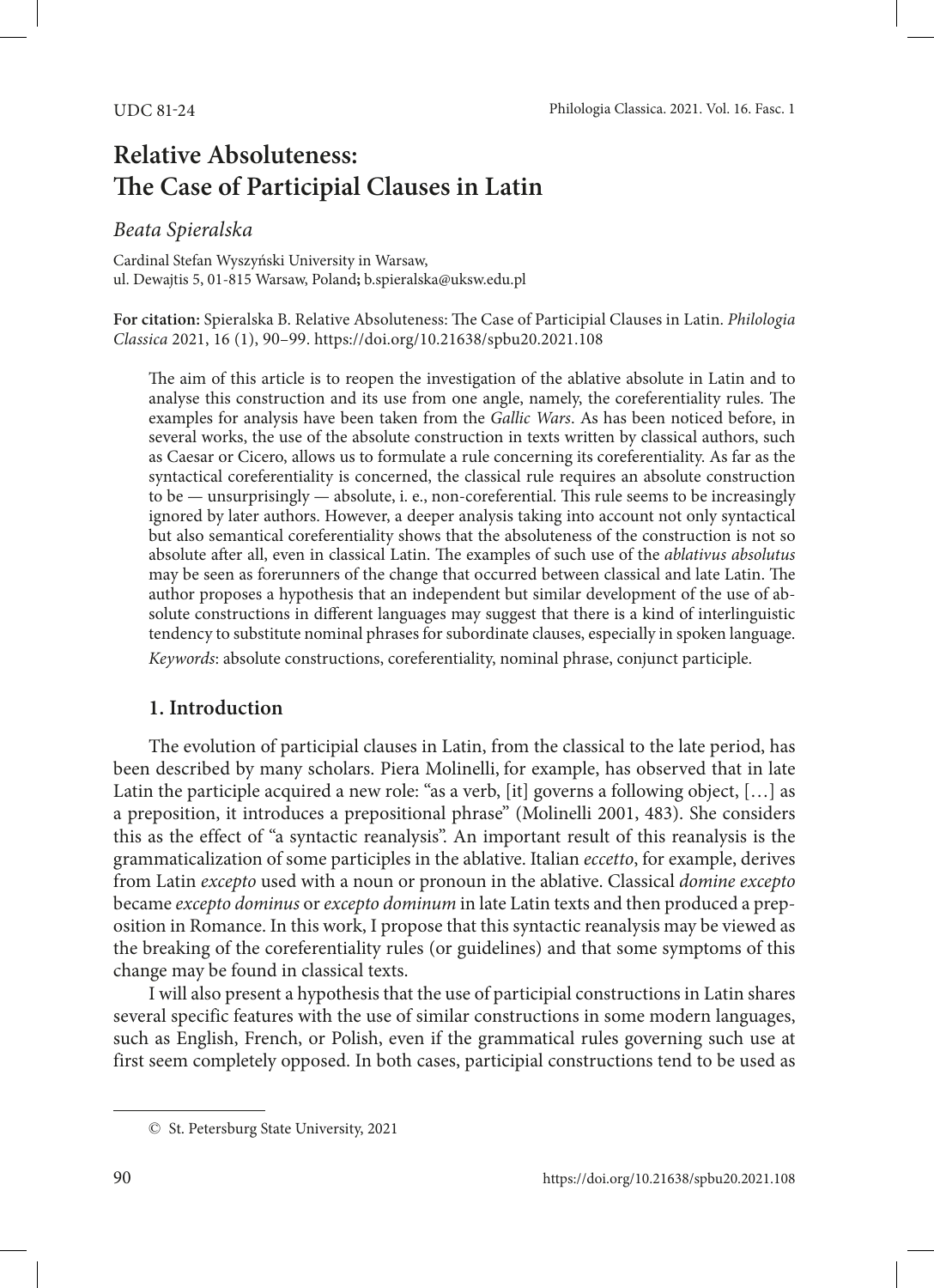finite subordinate clauses, even if this requires speakers to violate grammatical restrictions limiting their use.

## **2. Absolute constructions in Latin grammar**

Among the many differences between classical and late Latin morpho-syntax, the use of absolute constructions has been brought to our attention by several scholars. Besides the emergence of new constructions, namely, the *accusativus absolutus* and *nominativus absolutus*, their relation to the main clause has also changed. Paolo Greco in his study on the participial construction in the work of Gregory of Tours, remarks that "the absoluteness" of the participial clauses was becoming less and less respected (Greco 2005, 20). This observation echoes the statement by Helttula, that "no rule any longer forbade the appearance of the  $NP$  (= subject) of a present participle ablative absolute as a constituent in the main clause, too. The NP of a past participle ablative absolute is even more often a constituent in the main clause" (Helttula 1987, 63).

In other words, what happened in late Latin was that participial clauses could replace subordinate clauses regardless of the corefentiality rules that may have been broken in the process. Therefore, in my opinion, what we are dealing with in late Latin texts is the breaking of coreferentiality rules.

However, was this change an abrupt one and completely unforeseen? I think not. Some irregularities in the use of the *ablativus absolutus* (henceforth AA) have already been observed in classical Latin. Robert Coleman, who outlined the development of the absolute constructions from PIE onwards, presents some observations concerning their evolution in Latin. He states that a participial construction was able to "assume a functional range equivalent to a whole variety of adverbial clauses" and "its subject lexeme could appear in another grammatical form elsewhere in the sentence" (Coleman 1989, 363). He exemplifies this statement with a passage from the *Gallic Wars*:

(1) *Omnesque et animo et opibus in id bellum incumberent. Coactis equitum VIII milibus et peditum circiter CCL haec in Aeduorum finibus recensebantur.* (*BGall.* 7. 76. 2–3)

"Аnd all earnestly directed their energies and resources to that war, and collected eight thousand cavalry, and about two hundred and forty thousand infantry. These were reviewed in the country of the Aedui."1

In his paper *Les ablatifs absolus irréguliers: un nouvel examen du problème*, F.Hoff also investigated the relative absoluteness of AA.He states that the rules proposed by grammarians do not always correspond to attested linguistic material. He discusses some 'irregular' ablative absolutes, i. e., the cases where a participial clause presents a syntactical or semantical connection with the constituents of the superordinate clause. His study begins with the quoting of a general rule that, more or less, forbids coreference between the constituents of a participial clause and the constituents of a clause. Hoff then presents 16 examples of AA taken from the *Gallic Wars* that in some way or another do not respect the aforementioned rule. All 16 are present passive AA, and it is important to emphasize this fact. It is not surprising in itself because examples of the active AA are less frequent

 $<sup>1</sup>$  All the excerpts from Caesar are accompanied by English translations from: McDevitte W.A. and</sup> Bohn. W. S.*Caesar's Gallic War*. New York, Harper & Brothers, 1869.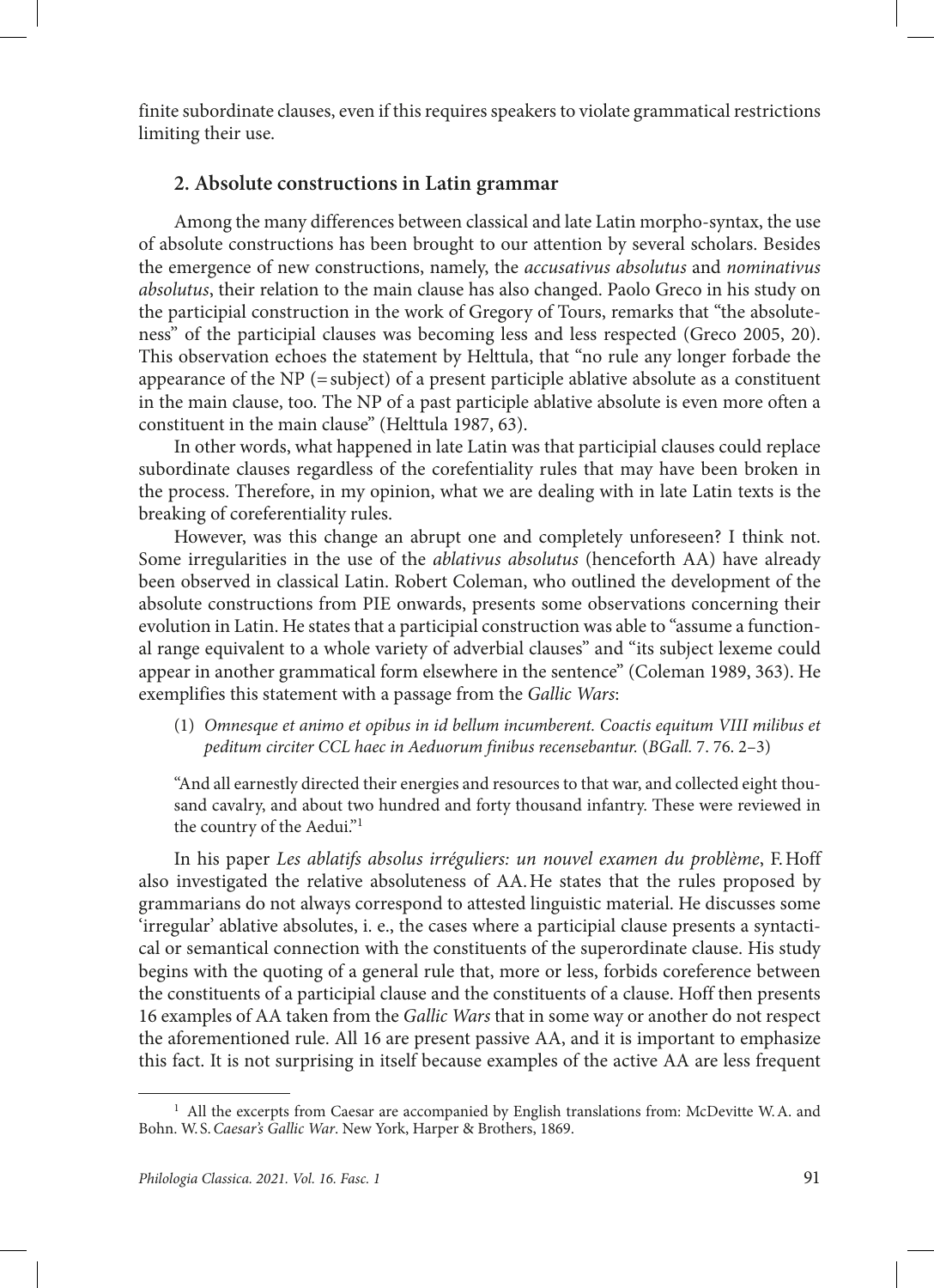in Latin. However, when analysing the 'regular' or 'irregular' use of the construction, one should keep in mind that the two types are quite different. Among other differences, there is one that concerns the problem of coreferentiality. While in the active AA the nominal element is both the subject and agent of the action/state described by the participle, in the passive AA it is only the subject, while the agent is, in most cases, not explicitly indicated.

Moreover, while the active AA, in general, follows the rule quoted above, this is not the case with the passive AA.Hoff illustrates this very convincingly. He shows that the constituents of the passive construction quite often happen to be coreferential with that of the main clause. One of the examples he gives concerns the coreferentiality<sup>2</sup> between the implicit agent of a participial clause and the subject of a superordinate clause:

(2) *Quibus rebus (a Caesare) cognitis … ad hostium castra peruenit*. (*BGall*. 7.18.2)

"On learning these facts, he (…) reached the camp of the enemy."

Similar instances of coreferentiality can also be pointed out in other examples provided by Hoff.

# **3. Absolute constructions in Latin texts: statistics**

Hoff also provides some statistics, although, as he acknowledges himself, these are not perfect, as in some cases more than one constituent of the main clause can be coreferential with the constituents of the participial clause. However, as imperfect as his statistics are, we can quote one point important for our analysis: "Le complément d'agent non-exprimé de l'AA constitue un contact avec le sujet de la phrase: env. 60% des AA" (Hoff 1989, 407). This means that in 60% of the occurrences taken from one book of the *Gallic Wars*, the implicit agent of the ablative absolute is coreferential with the subject of the superordinate clause.

Additional statistics are presented by M.Gayno. In her work, dedicated to the use of the participle in late Latin, she studies, among other subjects, the problem of coreferentiality: "Il s'agit ici d'étudier la coréférentialité du sujet du verbe de la proposition principale ou régissante et de l'agent du participe employé dans la construction absolue, c'est-à-dire les cas où le sujet du verbe principal, ou du verbe de la proposition dans laquelle est insérée la construction absolue, est l'agent du participe prédicat" (Gayno 2015, 201). As she is discussing the evolution of this coreferentiality, Gayno compares the use of absolute constructions in the works of classical authors, such as Caesar, Tacitus, or Livy, with its use in late Latin. Her data is interesting because, first of all, she isolates all occurrences of absolute constructions where the 'criterion of coreferentiality' is not applicable, i. e., all instances of active participles and present participles of deponent verbs. An analysis of the occurrences from the first book of the *Gallic Wars* of Caesar provided the following results: present participles of deponent verbs do not occur, and only 7.9% of participial clauses contain an active present participle (Gayno 2015, 202).

It is worth noting how Gayno deals with ablative absolute constructions in which the participle, while formally passive, has an active meaning, being derived from a deponent verb. In such cases, Gayno considers that the criterion of coreferentiality is not applicable in the same way as it is in occurrences with the active present participle. She did not find any example of this type of construction in the first book, but her analysis of the whole

<sup>&</sup>lt;sup>2</sup> Although he does not call it coreferentiality but rather "contact par ellipse".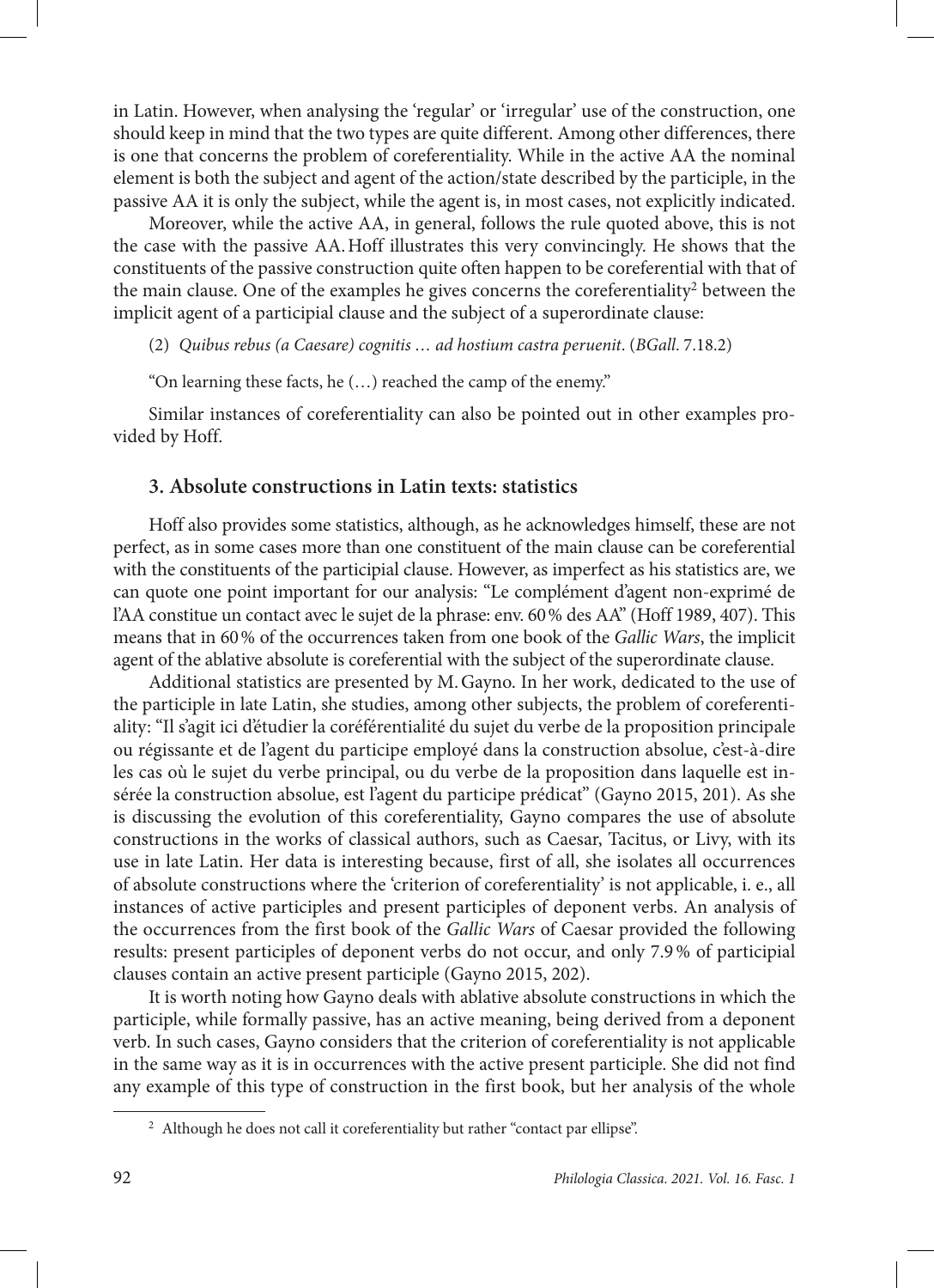of the *Gallic Wars* does provide some examples of the *ablativus absolutus* with the passive participle of deponent verbs. For example:

(3) *ne tum quidem insecutis hostibus tertio die ad flumen Elaver pontes reficit eoque exercitum traducit*. (7, 53, 4)

"The enemy not even then pursuing us, on the third day he repaired the bridge over the river Allier, and led over his whole army."

In terms of her analysis of coreferentiality in occurrences of passive absolute constructions (semantically passive, containing the past participle of "normal" verbs), Gayno states that in 78% of cases the 'coreferentiality criterion' was observed (Gayno 2015, 205).

An interesting point in Gayno's study is her approach towards those occurrences where the absolute construction is inserted into a passive clause. In such a case, the implicit agent of the participial clause may be coreferential not with the subject, but with the agent of the finite clause. Gayno counts those examples among the 78% percent already mentioned. This means that, in her opinion, in such cases, the coreferentiality criterion is respected. However, this is not always the case. In fact, in many instances, the implicit agent of the passive AA may not be coreferential with any constituent of the finite clause. This point is quite important as passive clauses are clearly a different case. Let us look at two examples and their translations:

(4) *simul in medios hostes inrupit duobusque interfectis reliquos a porta paulum submovit*. (*BGall*. 7. 50. 6)

"At the same time he rushed into the midst of the enemy, and slaying two of them, drove back the rest a little from the gate."

And:

(5) *Interfecto Indutiomaro, ut docuimus, ad eius propinquos a Treveris imperium defertur.* (*BGall*. 6. 2. 1)

"Indutiomarus having been slain, as we have stated, the government was conferred upon his relatives by the Treviri."

In the first case, an active participial phrase in English may be used, but in the second case a passive participial phrase is required. In example (5), the killer of Indutiomarus is not named. The Gallic chief has been slain by Romans, but they are not mentioned anywhere in the sentence. What we infer from the sentence itself is that the agent of the participial clause (i. e., Indutiomarus' killer) is not coreferential with the subject of the finite clause (*imperium*), neither with its agent, which is also absent. It means that examples such as (5) should not be counted among those that "respect the coreferentiality criterion".

Considering the uncertainties I had about Gayno's statistics, I decided to revise them. First, I isolated occurrences of coreferentiality with the subject from the examples of coreferentiality with the agent of the superordinate clause. In the *Gallic Wars*, I analysed 677 examples of the passive AA and found 9 occurrences of the past participle of a deponent verb — where the 'coreferentiality criterion' is not applicable; there are thus 668 occurrences to which the 'coreferentiality criterion' is applicable. Among them are 429 occurrences (64%) with the agent coreferential with the subject of the superordinate clause and 239 occurrences (36%) with the agent non-coreferential with the subject. These sta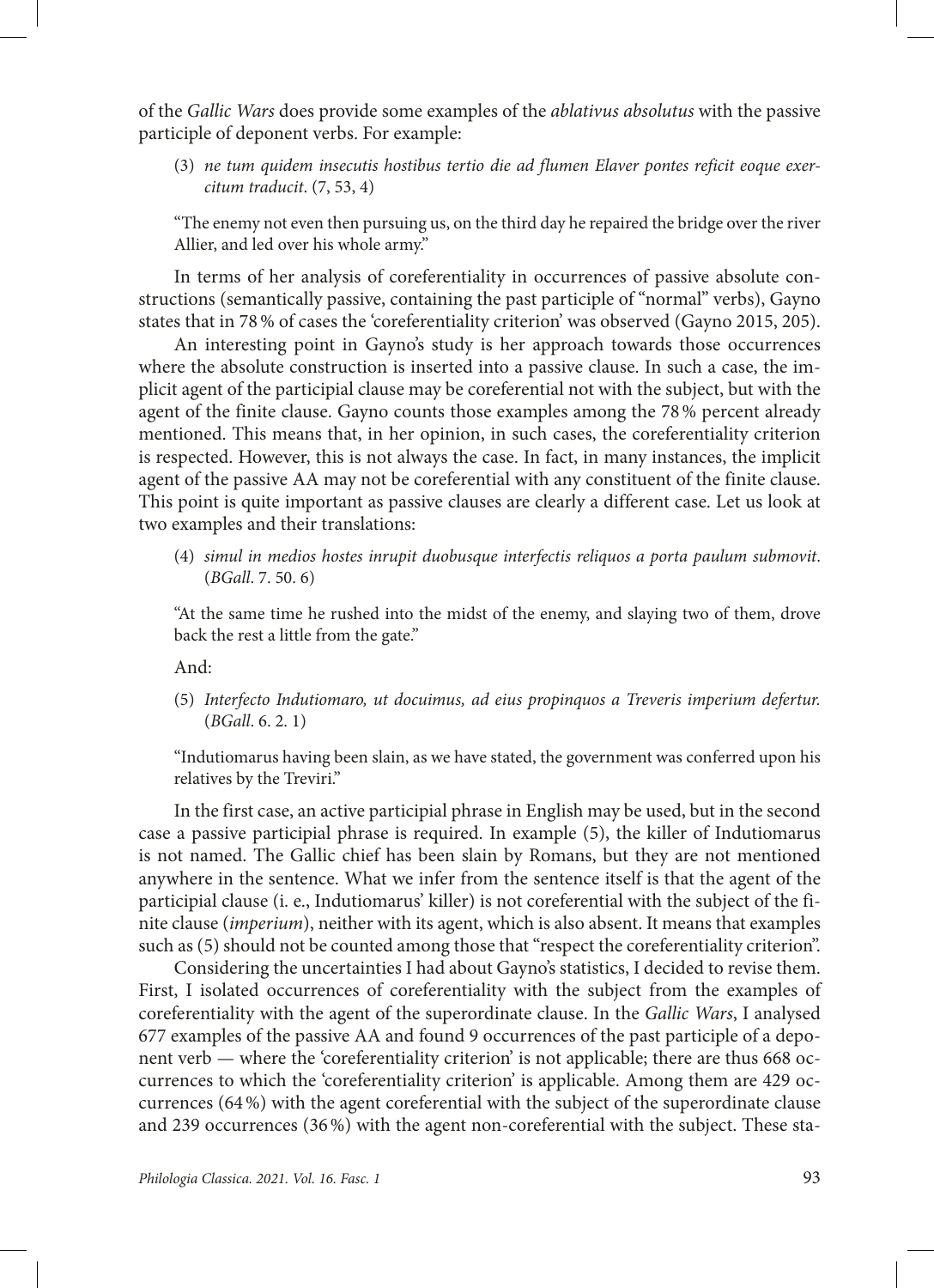tistics differ from those proposed by Gayno, as I isolated only those occurrences, where the implicit agent of the AA is the same as the explicit subject of the superordinate clause.

Nevertheless, I would add that among the 239 occurrences where the implicit agent of the AA is not coreferential with the subject of the superordinate clause, I found 77 examples where this superordinate clause is in the passive voice and the agent of the absolute construction may be considered coreferential with the agent of the verb of the finite clause.

Therefore, while my statistics differ from those proposed by Gayno, they are quite similar to the data provided by Hoff.

#### **4. Interpretation**

What conclusions can be drawn from these statistics? How should this data be interpreted? Is it "only" 60% or "as much" 60%? Is there any rule, or at least a guideline, regarding the coreferentiality of the implicit agent? In my opinion, what Hoff 's study shows is that despite the rules the grammarians claim to reveal, the ablative absolute may not be so absolute after all. This statement is particularly useful if we analyse the evolution of absolute constructions from classical to late Latin.

In grammar manuals, the active and passive *ablativus absolutus* are usually put under one title, so that the similarity between these two constructions is emphasized. We know that the active participial clauses in classical Latin have a very strict rule about coreferentiality, one paraphrased succinctly by Hoff: "Le NP sujet de l'AA ne peut être repris ni en position de sujet, ni de complément à l'accusatif, au datif ou à l'ablatif dans la phrase. Dans ce cas, il faut la structure du participium conjunctum" (Hoff 1989, 402).

Granted, at the syntactic level, the similarity between active and passive AA is evident, the constituents of a participial clause should not be coreferential with the constituents of a finite clause. Therefore, the coreferentiality of any overtly expressed constituents (mainly of the subject) is forbidden in both constructions.

However, among other differences between the two types of AA one is essential for our inquiry. In the case of the active construction, the subject is also the agent, while in the case of the passive construction it is not. In the passive *ablativus absolutus*, the agent is implicit, and there is no rule forbidding it from being coreferential with the subject of the main clause.

Two statements by P.Ramat describe this situation adequately:

- 1) The NP (formed by a Noun+Passive Past Participle) has no syntactic relation with other elements of the finite sentence;
- 2) AA has no necessary semantic connection with the subject of the main clause. (Ramat 1994, 262)

In other words, the passive AA seems to share a feature common to all passive forms: it allows the speaker to describe an action without mentioning its agent. And the addressee can guess the identity of the agent. This guessing of the identity of the agent has been studied by H.W.Remmelink. In his paper, the scholar analyses the possibility of inferring first-argument participants of the passive AA, which is not a trivial problem considering that, as he remarks: "As is touched upon by, e. g. Siewierska (1984: 217–218, 237–254), one of the passive's pragmatic functions may be to push the identity of the A1-participant involved into the background of attention" (Remmelink 2002, 308).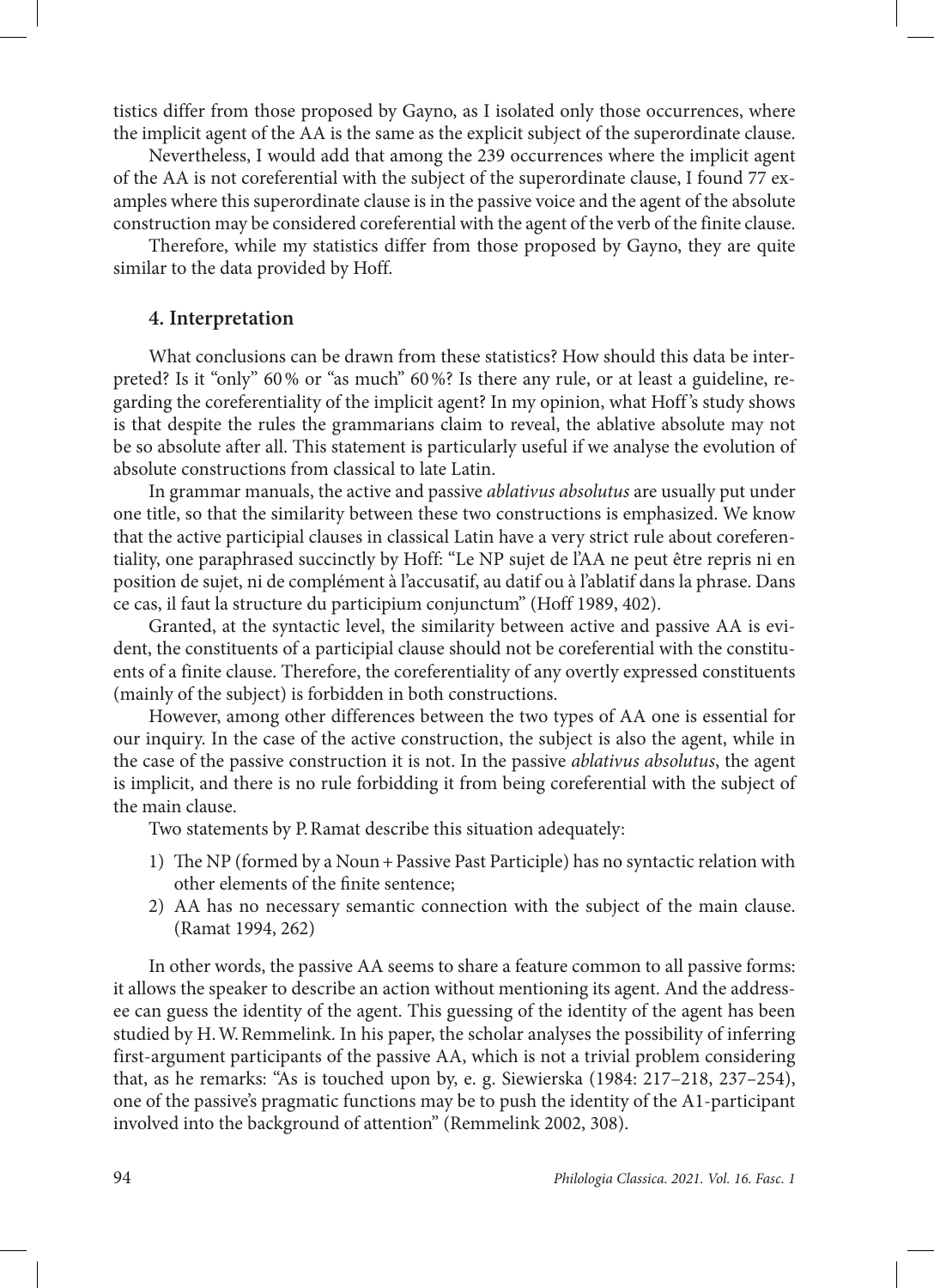It is therefore interesting to see that the reader is quite often able to successfully guess this identity. As has been mentioned, in the *Gallic Wars*, the agent is coreferential with the subject of the finite active clause in 64% of cases. There are also 77 occurrences (11.5%) where the agent is coreferential with the agent of the finite passive clause, including situations when the latter is also implicit, as in the following case:

(6) *Eorum qui domum redierunt, censu habito ut Caesar imperaverat, repertus est numerus milium centum et decem.* (BGall. 1.29.3)

"When the census of those who returned home was taken, as Caesar had commanded, the number was found to be 110,000."

Moreover, there are some examples where the subject of the participial construction describes a natural phenomenon that just happens without any agent helping it. There are also occurrences where the agent of the participial clause is overtly expressed, as in:

(7) *Quo praecepto ab iis diligentissime observato, cum quaepiam cohors ex orbe excesserat atque impetum fecerat, hostes velocissime refugiebant*. (BGall. 5.35.1)

"Which command having been most carefully obeyed, when any cohort had quitted the circle and made a charge, the enemy fled very precipitately."

In fact, ambiguous occurrences where the subject could be the agent but is not, are rare. For example:

(8) Trinovantibus defensis atque ab omni militum iniuria prohibitis Cenimagni Segontiaci Ancalites Bibroci Cassi legationibus missis sese Caesari dedunt. (BGall. 5.21.1)

"The Trinobantes being protected and secured from any violence of the soldiers, the Cenimagni, the Segontiaci, the Ancalites, the Bibroci, and the Cassi, sending embassies, surrendered themselves to Caesar."

In this example, the agent responsible for the protection of Trinovantes is Caesar, not the other Gallic tribes that are the subject of the main clause. However, the reader must deduce this from the larger context. There are no clues in the sentence regarding the identity of the agent of the participial clause. It is interesting, however, that in the whole of the *Gallic Wars* only 20% of the passive AA fall into this category.

Moreover, in some cases, the participle may even be interpreted as an adjective (i. e., not having an agent):

(9) *At omnium animis impeditis Dumnorix cum equitibus Haeduorum a castris insciente Caesare domum discedere coepit*. (BGall. 5.7.5)

"But, while the minds of all were occupied, Dumnorix began to take his departure from the camp homeward with the cavalry of the Aedui, Caesar being ignorant of it."

The Oxford Latin Dictionary recognizes *impeditus* (and its comparative and superlative forms) as an independent lexical item, not exclusively as a participle of *impedio*.

Therefore, even if the grammatical 'rule' states that the "AA has no necessary semantic connection with the subject of the main clause" (Ramat 1994, 262), such a semantic connection frequently occurs,<sup>3</sup> and when it does not, in many cases, it causes no confusion in guessing the identity of the agent.

<sup>&</sup>lt;sup>3</sup> As has been pointed out by C. Touratier: "Le complément d'agent généralement non exprimé de la participiale est identique au premier actant du verbe principal" (*Syntaxte latine* 1994, p. 658).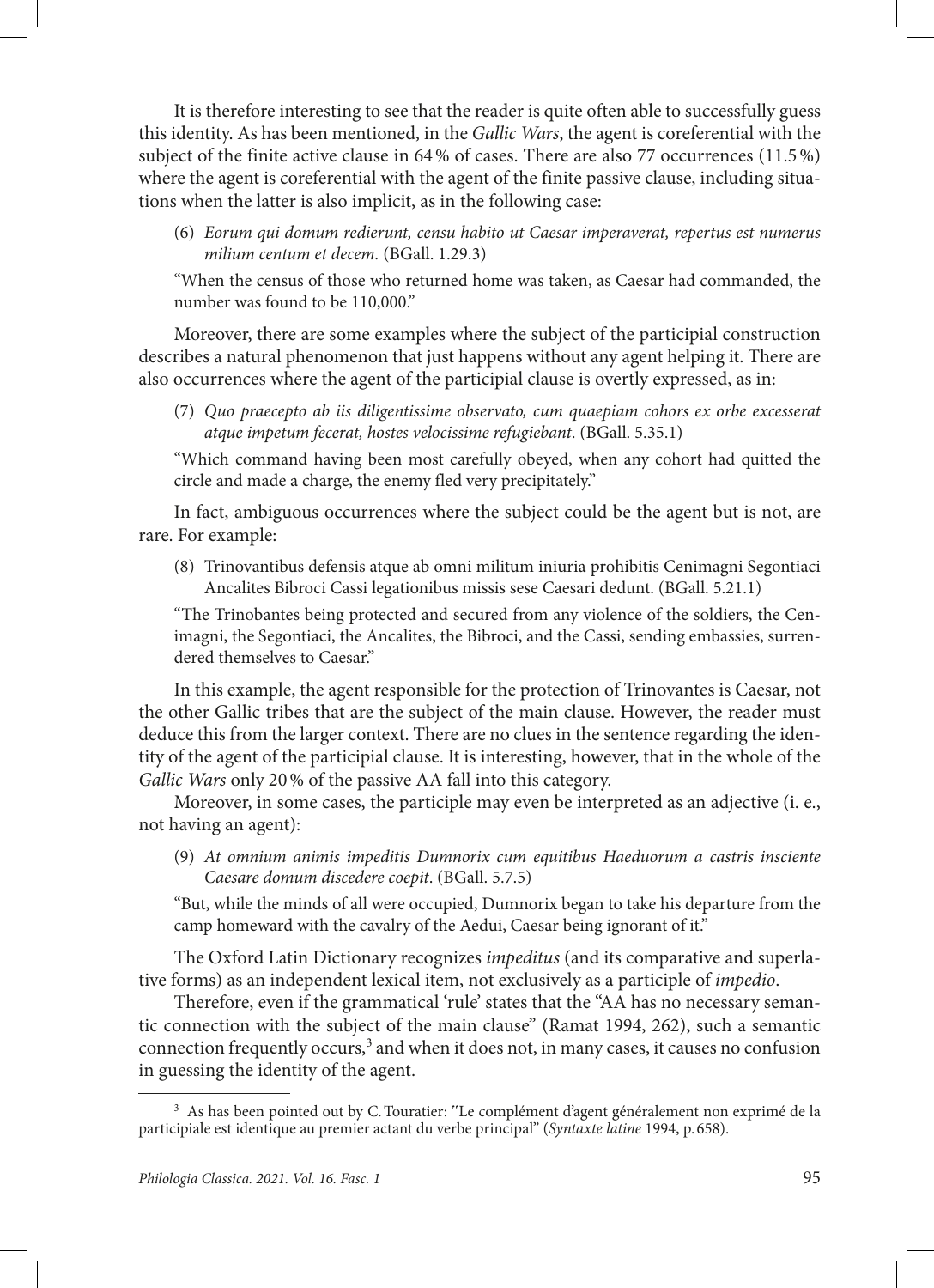## **5. Conjunct participle**

Another factor that may have influenced the evolution of the use of participial constructions was the fact that the grammatical rules actually allowed for the speaker to use participles as attributes of constituents of the main clause, provided they were in agreement. Such a participle is usually called a conjunct participle.

Concerning the difference between the conjunct participle and the absolute participial construction, it is worthwhile to quote Christian Lehmann: "The distribution of the conjunct participle and the ablativus absolutus is mainly governed by the identity or distinctness of the subjects of the matrix clause and the infinite construction: if they are identical, the conjunct participle is in order, while if they are distinct, the ablativus absolutus is needed" (Lehmann 1989,169). Lehmann's observations are part of a larger study on the typology of subordination. Both constructions, the AA and the conjunct participle, are placed within the continuum of hierarchical downgrading, which is one of the parameters Lehmann proposes for ordering the various phenomena comprised by the notion of subordination.

In late Latin, with the emergence of the *nominativus absolutus* and the *accusativus absolutus,* the conjunct participle became less distinctive, formally, from the absolute participial constructions. This may have helped a merger between both. Moreover, it seems that they tended to replace finite subordinate clauses. In fact, they were treated as finite subordinate clauses not limited by any coreferentiality rules or even guidelines.<sup>4</sup> In describing the characteristics of Gregory of Tours' language and style, Pascale Bourgain sums up the conclusions of other scholars:<sup>5</sup> "In reality, the traditional distinction between coordination and subordination loses its importance. The functional ties are more semantic than syntactic. Gregory structures his text by participles and participial subordination becomes central, in fact, to the manner of constructing sentences. Qualifying or absolute participles (two less and less distinct formulas) represent more effective means of building a narrative period" (Bourgain 2015, 164).

#### **6. Digression: a hypothesis**

At this point I would like to present a hypothesis. As a native speaker of the Polish language, I've noticed how often my compatriots use participial constructions without any regard to the coreferentiality rule. This rule is however quite strictly established by Polish normative grammarians. According to Hanna Jadacka, for example, there is a "restriction in using participial sentence equivalents", namely that "the subjects of the main clause and of the sentence equivalent have to be identical" (Jadacka 2005, 185).<sup>6</sup> In an earlier work, she observes that one particularly privileged (in terms of frequency) syntactical construction in the contemporary Polish language is a nominal sentence with an adver-

<sup>4</sup> Bourgain P. The works of Gregory of Tours: Manuscripts, Language, and Style, in: A.C.Murray (ed.), *A Companion to Gregory of Tours*. Turnhout, Brepols, 2015, 141–190.

<sup>5</sup> Cf. Greco P. La subordinazione participiale nel primo libro della *Historia Francorum* di Gregorio di Tours. *Medioevo romanzo* 2005, 29, 3-71; Tarrino-Ruiz E.La evolucion del ablativo absoluto en Gregorio de Tours, in: M.Perez Gonzales (ed.) *Actas del III Congresso Hispanico de latin medieval (Leon, sept. 2001)*. Leon, Universidad de León, 2002, 697–705.

<sup>6</sup> In Polish: *Ograniczenie w stosowaniu równoważników zdań (…) tożsamość podmiotów w zdaniu głównym i równoważniku.*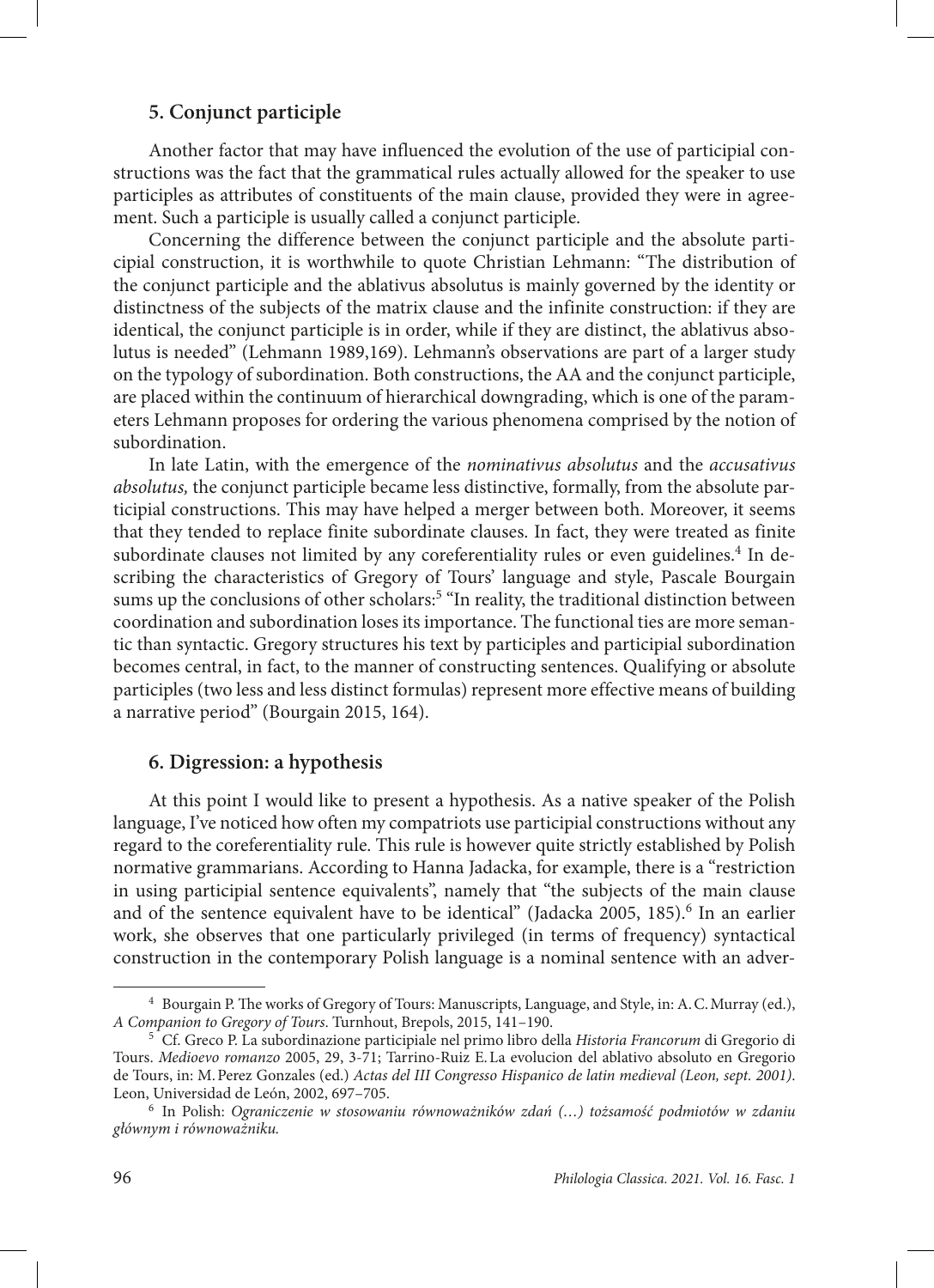bial participle expressing simultaneity. Jadacka argues that the rule concerning the use of adverbial participles of simultaneity in the function of nominal sentences is one most commonly disregarded by writers. She finds this correlation not surprising, as the excessive expansion of a construction often leads to the destabilization of the rules governing its use (Jadacka 1991, 183).<sup>7</sup> This expansion of participial clauses and their destabilization reminds us of the state of affairs in late Latin. However, Jadacka and other normative grammarians<sup>8</sup> accept the adverbial use (i. e., without any restriction concerning the coreferentiality) of some participles such as *prawdę mówiąc* ("telling the truth") or *zważywszy* ("having considered").

The same thing happens in English. Participial clauses in English are supposed to have their agent coreferential with the subject of the clause in which they are embedded; otherwise, we are dealing with so-called 'dangling' or 'misplaced' participles. I will not go into detail about the history and evolution of these clauses as such a study would be beyond the scope of this paper. I am rather interested in the state of affairs observed within English (or Polish) at a given moment in its history as described by scholars. I am quite certain that there is no direct link or any influence between Polish and English in this area. The tendency to break the coreferentiality rule while using participial clauses cannot be explained by the influence of the English language. The participles themselves are not related either, even if Polish and English belong to the family of Indo-European languages. Thus, it seems that in two languages chosen randomly a similar phenomenon occurs independently.

As in Polish, in English as well, it has been noted that the grammatical rule mentioned above tends to be ignored by speakers: "In English, the subject of a participial clause is generally supposed to be identical with that of the main clause. Following the prescriptive guide, some grammarians claim that the examples [like] Jogging through the park, a brilliant idea suddenly came to me are "semantically anomalous". (…) However, corpora like the British National Corpus (BNC) abound with dangling participles. (…) Some are even conventionalized,<sup>9</sup> as (...) strictly speaking, Mr. Smith is going to retire at the end of this year [or] Taking everything in account, the thing seems to be going fine" (Hayase 2011, 90).

We can add here some data from another language. In the *Le Bon Usage* we find the following statement: "Pour la clarté de la phrase, le participe en tant qu'épithète détachée et le gérondif, qui est toujours détaché du nom (ou du pronom) support, doivent se con-

<sup>7</sup> "Jedną z wyjątkowo uprzywilejowanych (w sensie frekwencyjnym) konstrukcji składniowych współczesnej polszczyzny jest równoważnik zdania wyrażony imiesłowem przysłówkowym współczesnym. (…) właśnie reguła używania imiesłowów przysłówkowych współczesnych w funkcji równoważników zdań jest jedną z najczęściej naruszanych przez piszących. Zależność taka nie zaskakuje — nadmierna ekspansywność jakiejś konstrukcji nierzadko prowadzi do rozchwiania zasad jej użycia." Jadacka H.Imiesłowowy równoważnik zdania — norma a praktyka języka. *Prace filologiczne* 1991, 36, 183–194.

<sup>8</sup> For example, professor Mirosław Bańko, one of the Polish linguists co-creating the website for language counseling. Cf.: https://sjp.pwn.pl/poradnia/haslo/imieslowowy-rownowaznik-zdania;10349.html

<sup>9</sup> What Hayase calls "conventionalization" is often referred to as "grammaticalization". Cf. for example: *Brinton & Traugott (2005:120) consider the shift from present participle to preposition/conjunction to be a clear instance of grammaticalization. (…) Norde (2010, Chapter 5) also cites the development of prepositions such as*  considering/notwithstanding *as cases of grammaticalization*. (Brinton 2005, 143). The works referred to in this quote are: Brinton L.J., Traugott E.C. *Lexicalization and Language Change*, Cambridge, CUP, 2005, and Norde M. "Grammaticalization: Three common controversies" in: K. Stathi, E.Gehweiler, E.König (eds), *Grammaticalization: Current views and issues*. Amsterdam, John Benjamins, 2010, 123–150.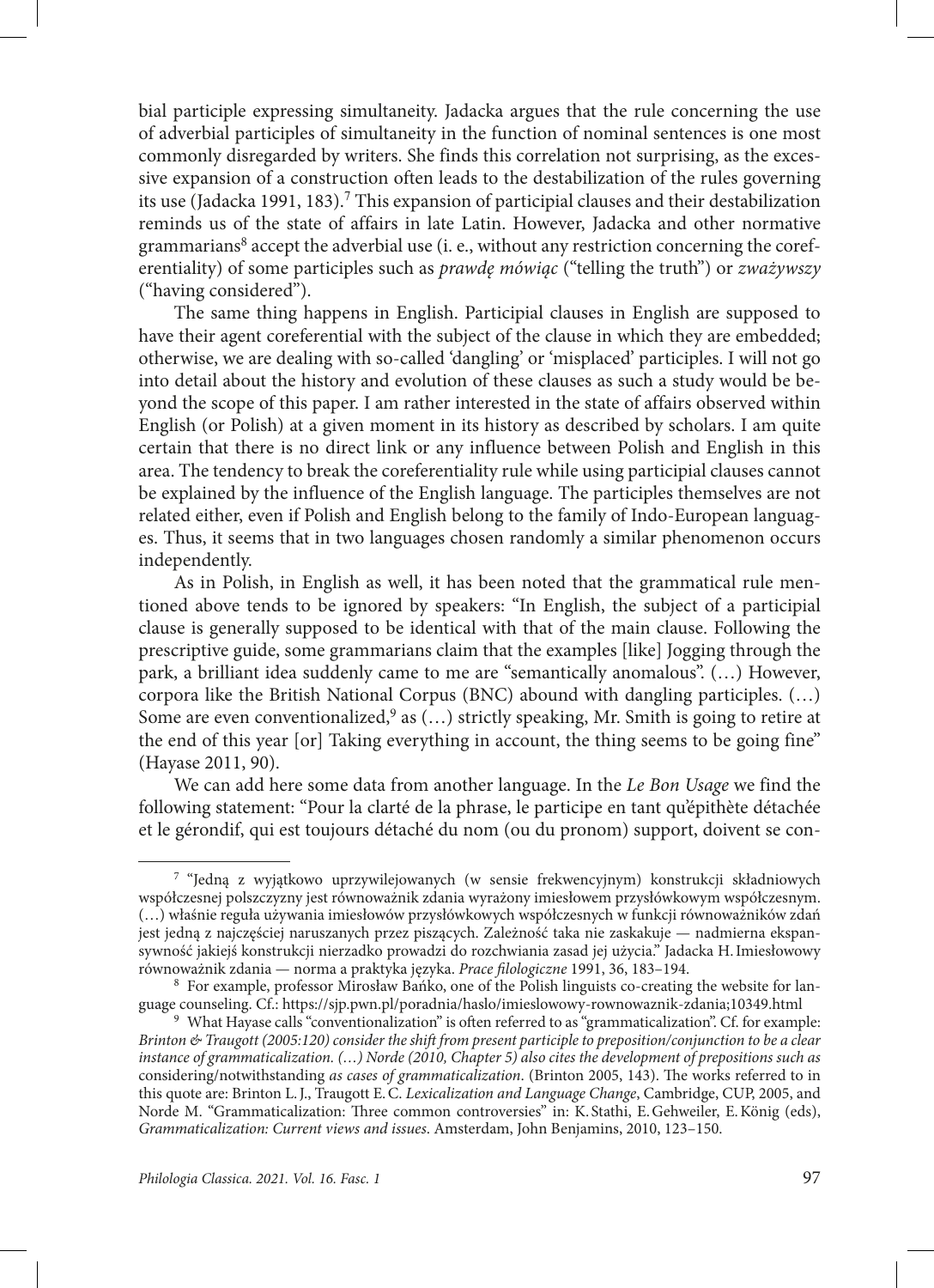struire de telle sorte que leur rapport avec le nom (ou le pronom) ne prête à aucune équivoque. Il est souhaitable, notamment, que le participe ou le gérondif détachés, surtout en tête de phrase ou d'une proposition, aient comme support le sujet de cette phrase et de cette proposition" (Grevisse 2003, 1306). In other words: there is a guideline concerning the coreferentiality of participial clauses in French, albeit not as strict as in English or Polish.

For English, Naoko Hayase notes that "the dangling participial construction is strongly tied to the speech situation" and that it is "extensively used in spoken dialogue" (Hayase 2011, 103). In Polish as well, it is more frequent in spoken language.

I hypothesize that in all these languages, Latin, English, French, Polish (and maybe in other languages, too) speakers tend to break the coreferentiality rules. It happens independently and, in my opinion, it belongs to the more general predilection for nominal clauses to be used — especially in spoken language — instead of subordinate clauses. Any coreferentiality rule restricts the use of nominal clauses, so the tendency to use them freely and to replace subordinate clauses with them leads to the breaking of such rules.

This breaking of the coreferentiality rule is a necessary condition for the emergence of adverbs and prepositions (already mentioned above) that are etymologically ancient participles, such as *considering* in English, or *prawdę mówiąc* in Polish. It is also a necessary condition for the emergence of prepositions such as *excepto* in late Latin — the process described e. g., by Molinelli (2001, 483).

## **7. Conclusion**

After this digression about dangling or misplaced participles in modern languages, let us conclude the analysis of the use of participial clauses in classical Latin.

While there is no actual breaking of the syntactic coreferentiality rule in all examples quoted from Caesar's work, they all feature a semantic coreferentiality. The actual breaking of the rule is present, as has been mentioned, in late Latin texts. For example, we can find sentences like *exeuntis nobis* (*…*) *venimus*, or *Revertentibus nobis* (*…*) *venimus.*10 We are dealing here with an active *ablativus absolutus* where the agent (and subject) of the participle is coreferential with the subject of the main clause — something unheard of in classical Latin.

This is one of the new features characterizing participial clauses in late Latin, as I've already mentioned. Some scholars linked this phenomenon with the popularity of the construction. Giovanbattista Galdi,<sup>11</sup> for example, argues that the "extension of the present participle" in general and "within absolute constructions" is "related to the general high frequency of the present participle in late antiquity" (Galdi 2016, 653). He remarks as well that in late Latin participial constructions are preferred to subordination (cf. Galdi 2016, 656). His observations are concordant with Anne Helttula's conclusions: "From Caesar on, the general trend is towards a larger use of participles instead of embedded finite clauses" (Helttula 1987, 16). In my opinion, it is possible to point out a forerunner of this process: the "relative absoluteness" of the passive AA in classical Latin may have led to the final breakdown of the coreferentiality rule.

<sup>10</sup> Examples taken from *Itinerarium Antonini Placentini*, quoted by Milani (2009, 162).

<sup>&</sup>lt;sup>11</sup> Galdi G. Remarks on temporal clauses and participial phrases in late historical texts, in: Pocetti P. (ed.) *Latinitatis Rationes*. Berlin, De Gruyter, 2016, 651–667.